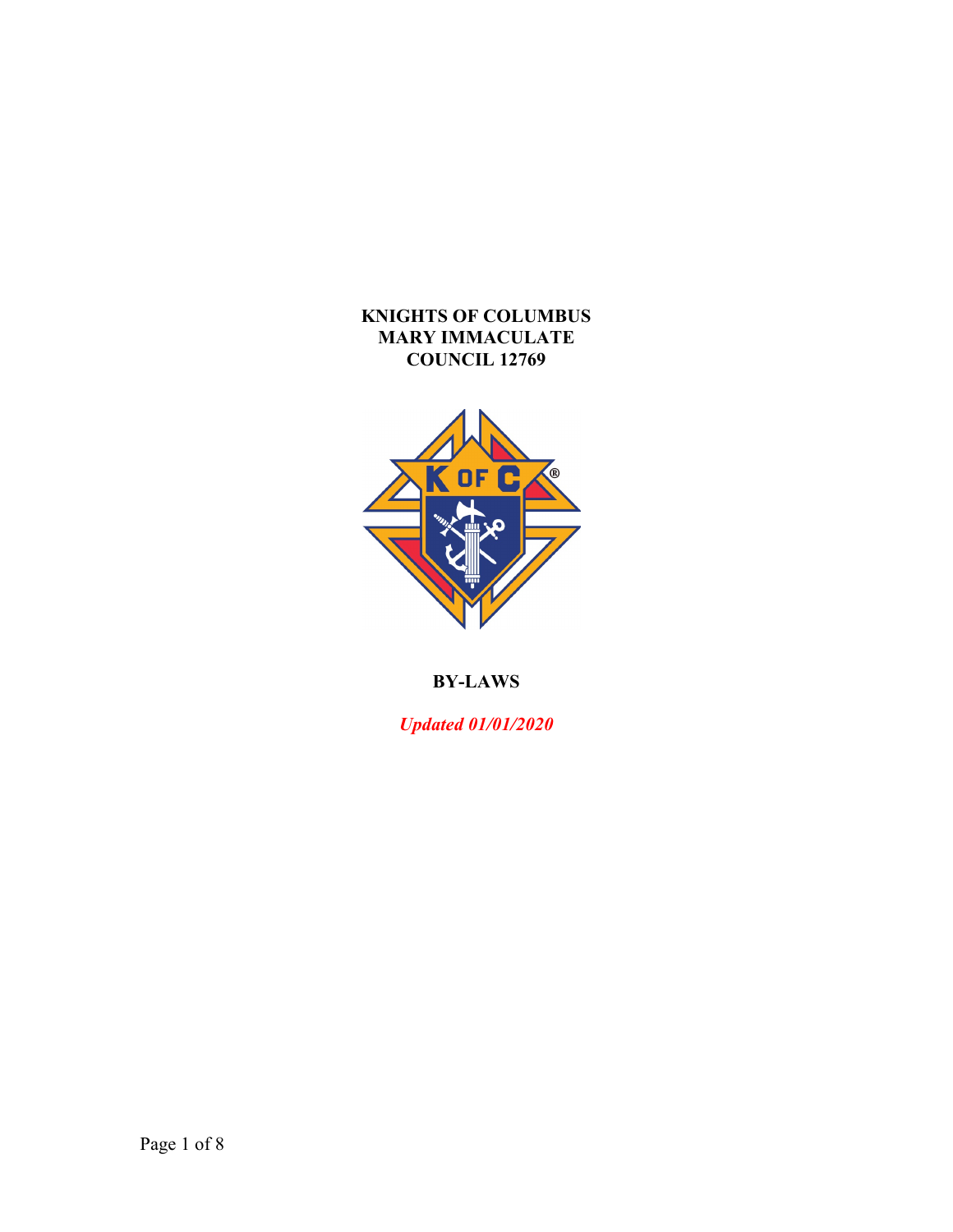# **Mary Immaculate Council #12769 By-Laws**

## **Article I**

Section 1. This Council shall be known at Mary Immaculate Council, No. 12769, Knights of Columbus.

Section 2. Each member shall pay annual dues. The dues for men joining the order are **\$35**. Council member's dues will be **\$25** per year. The dues for Priests and Seminarians shall be waived. Dues may be waived for other members with special circumstances as reviewed and voted upon as officers and approved by the council. **Updated 1/1/2020.** Section 3. The Financial Secretary shall be responsible for collection dues and issuing membership cards at the beginning of each calendar year. Any member whose membership dues are in arrears by more than 60 days, from the beginning of the calendar year, shall receive a letter from the Financial Secretary. The Financial Secretary will notify the Supreme Council on all terminations.

## **Article II – Officers**

Section 1. Only members who are in good standing and who have been initiated in the first three degrees of the Order shall be eligible to hold office in this Council. No member shall hold more than one office at the same time.

Section 2. The elected offices shall be as follows: Grand Knight, Deputy Grand Knight, Chancellor, Recorder, Treasurer, Advocate, Warden, Inside Guards, Outside Guards and the Board of Trustees.

Section 3. The Supreme Knight shall appoint the Financial Secretary.

Section 4. The Grand Knight, Deputy Grand Knight and the Board of Trustees in accordance with any rules established with the Bishop of the Diocese shall select the Chaplain.

Section 5. The Grand Knight shall appoint the Lecturer.

Section 6. The Council Officers shall perform the duties required of them as dictated by the Supreme Council, by these By-Laws and such duties as the council may direct. (See Section III for duties of officers).

Section 7. If a Council Officer cannot make a meeting he must contact the Grand Knight or the Deputy Grand Knight before the meeting. If either is contacted you will be excused from the meeting. If neither receive note you will be marked as absent.

Section 8. The Council Officers elected by the council body at large has a duty to attend at least 60% of the scheduled meetings. If an elected officer has three consecutive unexcused absences or misses nine meetings (based on 22 regular meetings during the year), a review and vote will take place with the officers of the council to determine if that officer shall either be able to continue as an officer or be replaced with a new officer. Section 9. If an officer as determined in Article 2 Section 8 is voted on to be replaced, the officers shall approve another member to take the place of that officer. That member would be voted on at the next council meeting to serve the remainder of that term. Nominations may be taken off the floor for this office position. A ballot will be taken if necessary.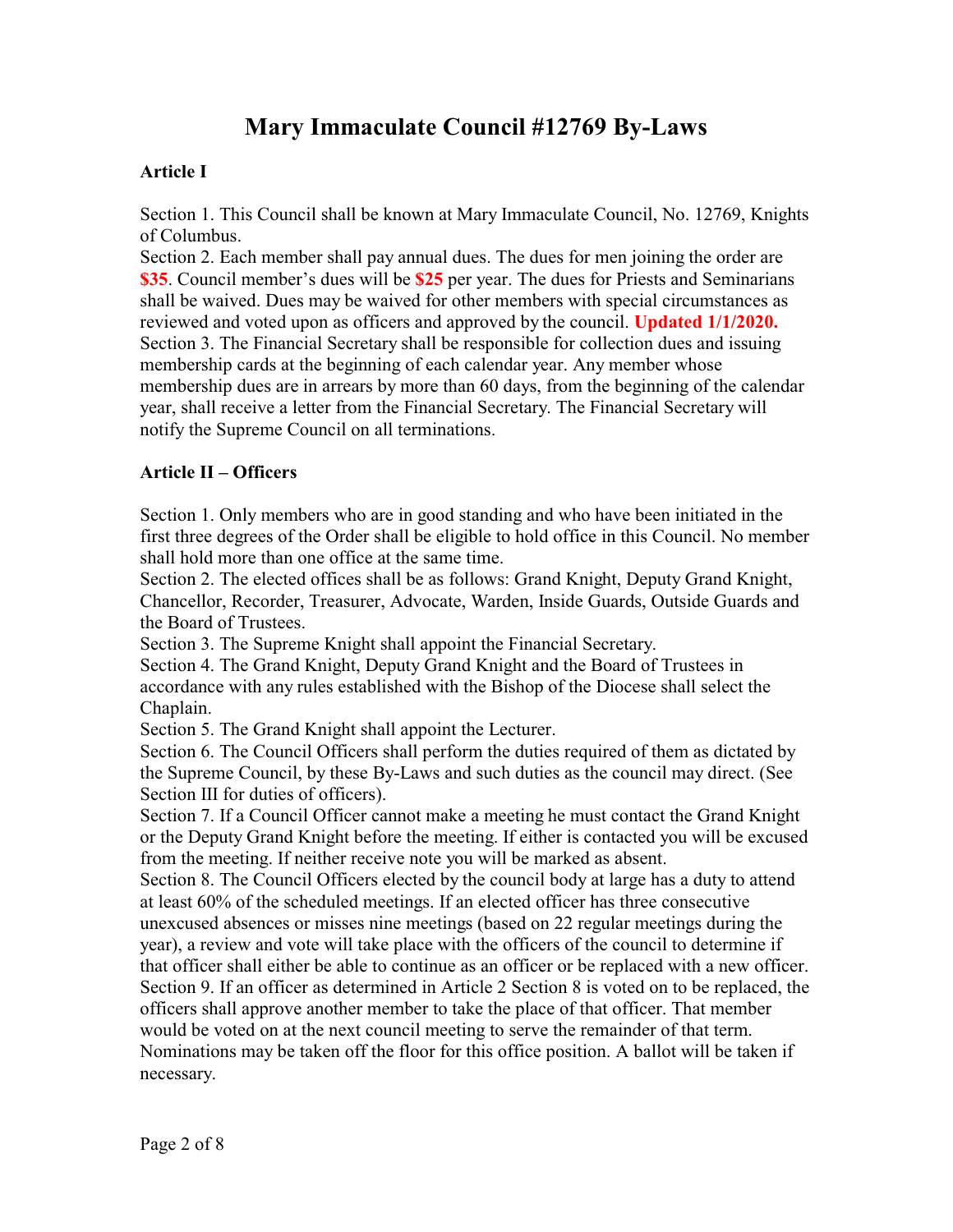Section 10. At the end of each semiannual period the Board of Trustees shall meet and audit the several books of this Council and shall in each February and August make a full report of their findings, including the receipts and disbursements of the money's of this Council for the previous semiannual period, the balance on hand to the credit of each of the various funds at the end of each semiannual period, and the assets and liabilities of this Council. The Grand Knight shall issue the call for such meeting with the Board of **Trustees** 

## **Articles III Duties of an Officer**

Section 1. Grand Knight is the top ranking officer. His duties are to oversee all council activities, preside over meetings, countersigns orders and checks and reads vouchers. Section 2. Deputy Grand Knight the second ranking officer shall preside in the absence of the Grand Knight. His duties include but are not limited to the controller over committees.

Section 3. Chancellor is the third highest-ranking officer and shall take control of a meeting if either the Grand Knight or Deputy Grand Knight is absent. The Chancellor shall greet the new members into the council and shall report on all members who are sick or in distress.

Section 4. Warden shall check all members for current membership cards. He shall also be the custodian of all Council property except funds and is in charge of seeing up the Council Chamber before a meeting.

Section 5. Recorder shall keep the minutes of the meeting and the historical records. Section 6. Treasurer shall be responsible for the funds of the Council. The Treasurer maintains the bank accounts and issues checks based on the receipts turned in by the Financial Secretary.

Section 7. Advocate shall be the Chief Legal Officer for the Council.

Section 8. Inside & Outside Guards shall be in charge of security at the meetings and are to assist the Warden as needed. If a member enters the chamber after the meeting begins, it is the duty of the guard to check the member's membership card and escort him to the Deputy Grand Knights table to be recognized by the Grand Knight.

Section 9. Financial Secretary shall be responsible for the financial record keeping – issuing and collecting bills, issuing membership cards etc.

Section 10. Lecturer shall be responsible for the entertainment at meetings and functions. Section 11. Chaplain shall provide spiritual guidance and direction to the Council. If the chaplain is present at the meeting he shall open and close a meeting in prayer.

Section 12. Board of Trustees comprised of a 1 Year Trustee, a 2 Year Trustee and a 3 Year Trustee shall oversee the financial transactions of the Council, review the bills and financial reports and audit the Council's financial records semi-annually.

## **Article IV Meetings**

Section 1. Regular meetings of the Council shall be held on the first and third Wednesday of each month. One meeting each month, selected by the Grand Knight, shall be a regular business meeting. All meetings shall commence by 8:15 PM. twelve members, which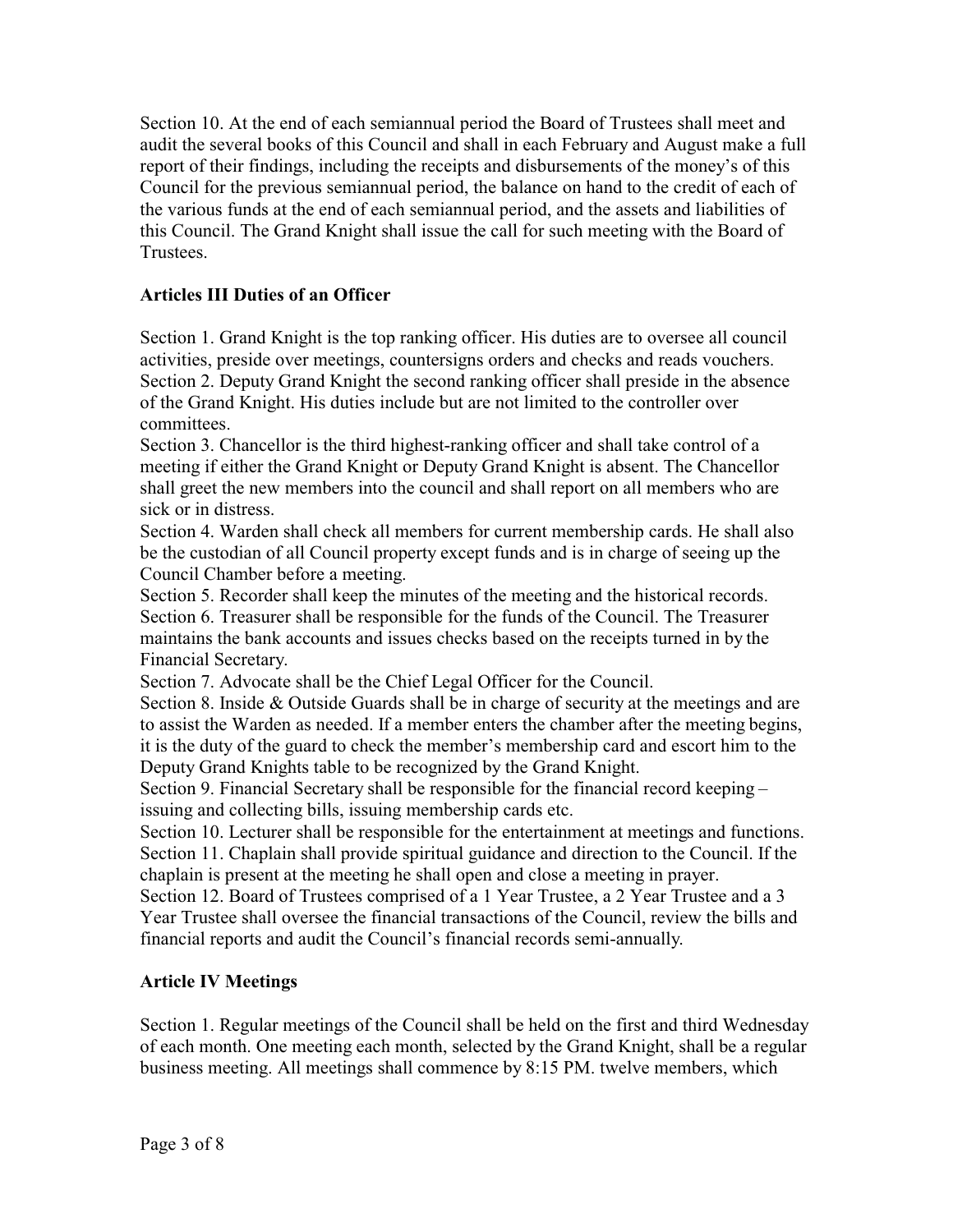shall include the minimum of two chair officers, shall constitute a quorum at business meetings.

Section 2. All meetings of the Council shall be presided over by the Grand Knight. If the Grand Knight is absent or unable to preside over the meeting, the Deputy Grand Knight shall stand in. If the Grand Knight and the Deputy Grand Knight are absent it is the duty of the Chancellor to stand in.

Section 3. The Warden shall request all members to show the current membership cards.

Section 4. The order of business and procedure at a regular business meeting of this Council shall be:

- A. Call to order.
- B. Warden's Report on Membership Card.
- C. Opening Prayer
- D. Pledge of Allegiance to the Flag
- E. Roll Call of Officers
- F. Opening Ode
- G. Reading of the minutes from the last meeting
- H. Reading of admissions
- I. Grand Knights Report
- J. Chaplains Report
- K. Bills and Communications
- L. Treasurers Report
- M. Financial Secretary's Report
- N. Trustees Report
- O. Chancellors report on Vocations
- P. Committee Reports
- Q. Old Business brought forth in prior meetings
- R. New Business before the Council
- S. Fourth Degree Report
- T. Insurance Agent Report
- U. District Deputy's Report
- V. For the good of the order-any member or family who is in need of assistance or in distress.
- W. Closing Prayer
- X. Closing Ode

Section 4. If a member addresses the Grand Knight he must stand to be recognized. Once the member is recognized he must salute the Grand Knight and await the return salute. Once he has received the salute he must then salute the Deputy Grand Knight and address the District Deputy and Chaplain (if present).

Section 5. If a member is receiving or giving information directly to the Grand Knight he must stand, be recognized, salute and walk up the side to the Grand Knight. A member should never walk in the center between the Deputy Grand Knight, Chancellor and Warden.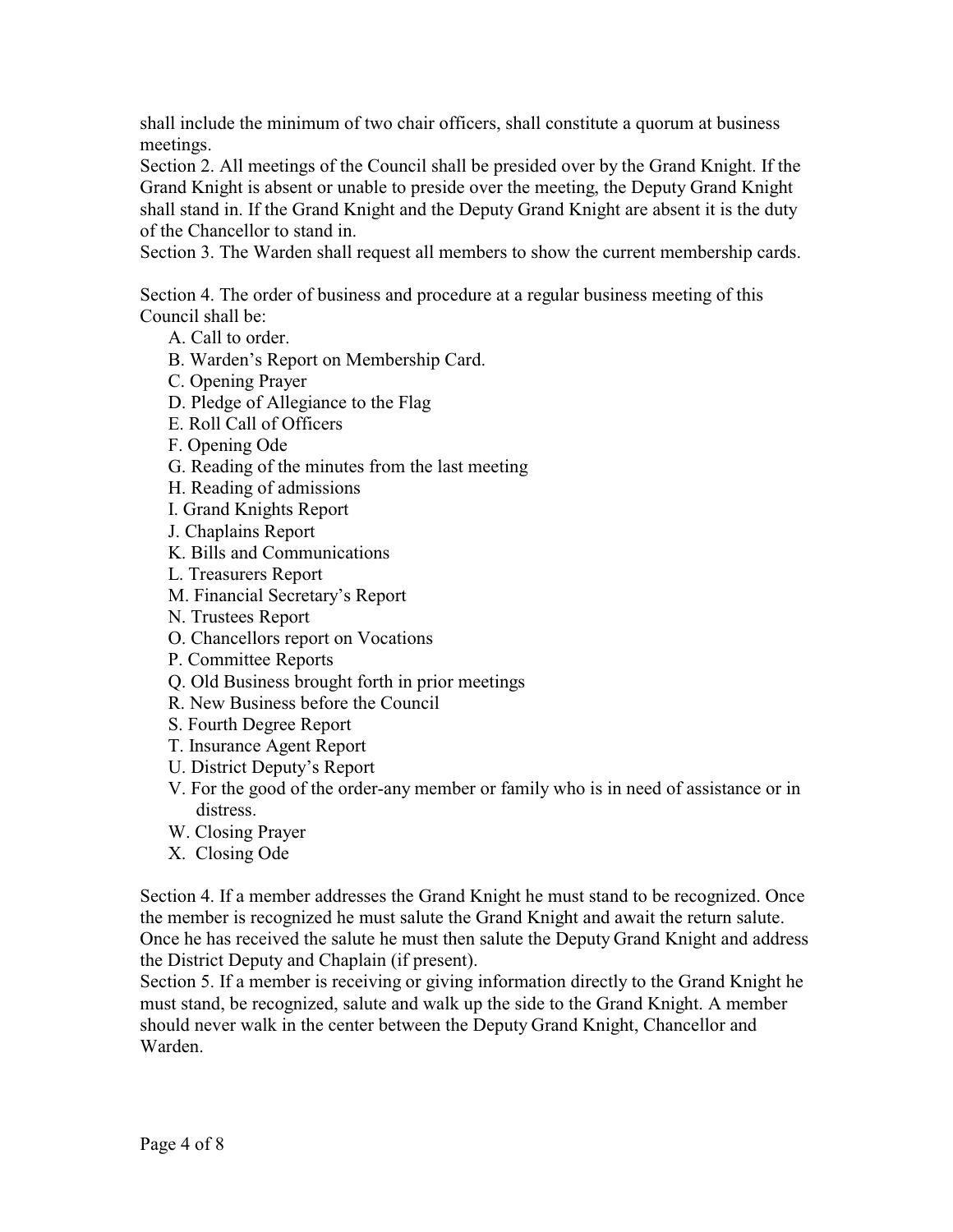## **Article V Committees**

Section 1. In addition to the Committees provided for in the Laws and Rules of the Order, the Following Service Program Directors shall be appointed:

- A. Program Director whose goal will be the direct involvement and personal commitment of the council and membership in a program that will establish the Knights of Columbus as a truly Catholic, family, fraternal, service organization.
- B. Membership Director Goal is to establish a program to recruit and retain members.
- C. Director of Church Activities whose goal is to establish an active participation of the laity in the work of the Church.
- D. Director of Community Activities whose goal is to develop programs that will service the community.
- E. Director of Council Activities whose goal is to promote brotherhood through athletic, cultural and social programs.
- F. Director of Youth Activities whose goal is to promote youth in the community.
- G. Director of Family Life whose goal is to promote activities and programs with the Council that would strengthen and support family life.
- H. Director of Memorials whose goal is to assemble members to pay respects to the memory of a deceased member, in good standing, or family member. This Committee chairperson shall forward to the family of the deceased a message of condolence on behalf of the Council. If possible the Committee shall arrange a celebration in November or April for the repose of the souls of the deceased members.
- I. Such other Committees as may be required by the By-Laws.

Section 2. The Grand Knight shall appoint all Committees and the first person named on the committee shall act as Chairman. Standing Committees shall serve for the current fiscal year or until their successors have been appointed.

#### **Article VI Funds**

Section 1. All moneys obtained from any source, by or through any person or persons acting for or in the name of the Council or under its direction or authority, shall be considered Council Funds and shall be forthwith delivered to the Financial Secretary, who shall give his official receipt therefore and who shall report at each meeting the amount received.

Section 2. The Treasurer shall deposit all moneys received in a bank account. Disbursements shall be made only by check signed by the Grand Knight and Treasurer.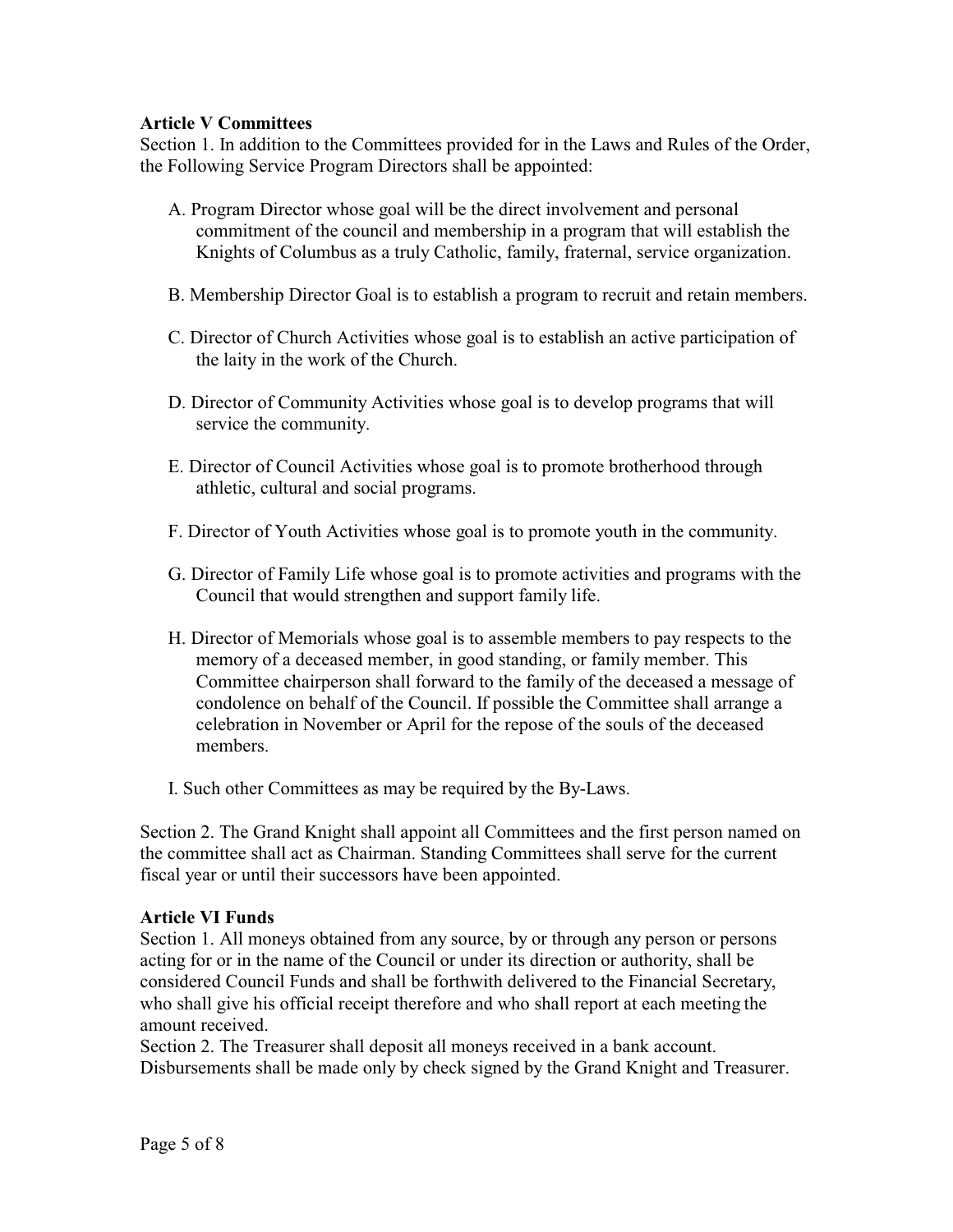Section 3. No money in excess of \$100.00 shall be paid or transferred from the Treasury of this Council except such moneys as the Council is called upon to regularly pay. Section 4. Any donation proposed on the floor greater than \$100.00 will have to be table for an executive meeting. The Officers and Board of Trustees at the executive meeting decide on if the proposal is of merit and a majority of the Officers are in agreement to dispense the funds. After the meeting the decision is brought back onto the floor and the decision is discussed.

Section 5. All bills shall be present by the Treasurer to the Recorder and read to the Council before being sent to the Board of Trustees for approval.

Section 6. All checks must be signed by two approved officers.

Section 7. The Grand Knight, Deputy Grand Knight, Chancellor and Treasurer should be authorized to sign off on checks.

# **Article VII Elections**

Section 1. The annual nomination of officers shall take place at the first meeting in June. The election of officers will be held at the second meeting in June.

Section 2. The Grand Knight shall appoint a Nominating Committee of at least three members who shall prepare a slate of candidates for the elective council offices. This slate will be presented at the first meeting in June. Other nominations may be made from the floor on an office by office basis.

Section 3. The election of officers shall be by ballot. A majority of votes shall cast shall be necessary to elect. If there is only one slate each name is read and approved or disapproved by the Council.

Section 4. Each officer must qualify and fill the office to which he was chosen at the first regular meeting in July succeeding his election, unless excused by a vote of the Council. Section 5. Each officer chosen to serve office must present himself for installation at the time specified.

Section 6. Vacancies in elective offices shall be filled by election at the next regular business meeting.

# **Article VIII Balloting for Candidates**

Section 1. The Grand Knight and Deputy Grand Knight shall inspect the ballot box, before and after the balloting. The Warden shall distribute the ballots to all members present. The ballot box shall be placed on the salutation table. The officers shall vote first and then the members of the council. Each member shall walk past the Warden; however, no member shall pass the Warden until the member before has passed finalized his vote. Once balloting has been completed, the Warden shall present the box to the Grand Knight. The Grand Knight shall read the votes while the Recorder enters the votes in a recorder. Once the votes have been counted, the members with the most votes will be declared the winner in each respected position.

## **Article IX Miscellaneous**

Section 1. These By-Laws may be amended by a two-thirds vote of the members present and voting at a regular meeting held subsequent to a regular business meeting at which a resolution in writing providing for such an amendment. This amendment shall be read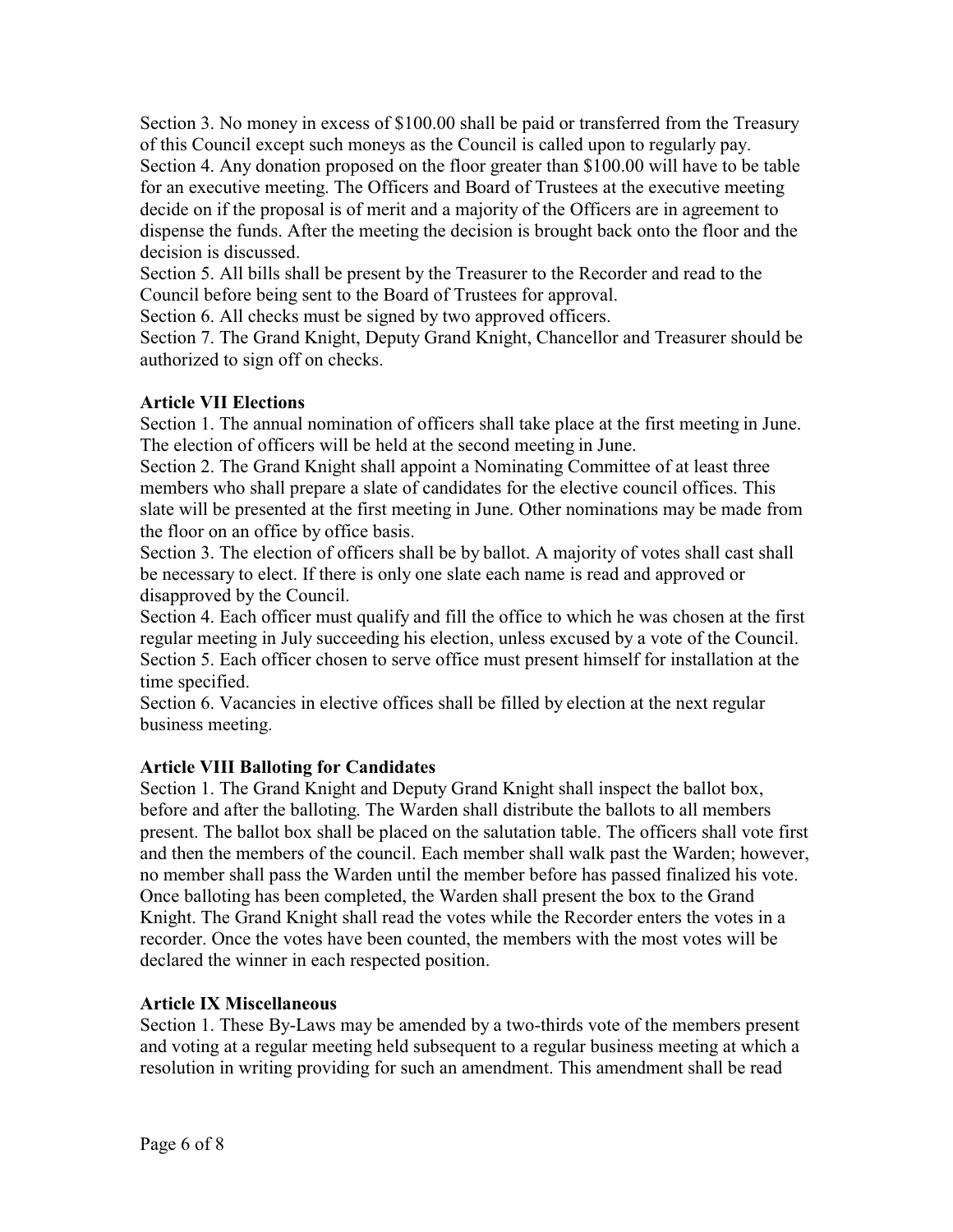and notice of the proposed amendment shall be given to the members in writing or in the Council publication at least five days prior to the second meeting.

Section 2. Procedure and debate shall be in accordance with the Laws and Rules of the Supreme Council, the Board of Directors, the By-Laws and the Rules of Parliamentary Law known as "Robert Rules of Order."

#### **Article X Council 12769 Scholarship**

1. The EAC offers financial assistance to Students attending any: High School, College or Vocational School. A Third Degree member, in good standing with the Knights of Columbus for at least one calendar year, may Sponsor a student for assistance.

2. The Sponsor must be the father, grandfather, (or the member himself) of the student. If the Sponsor is deceased, and was in good standing as described above, a related member of Mary Immaculate Council may act as Sponsor for the deceased member's relation. If there are no members in the Council, an adult family member may complete the Application.

3. All new Sponsors are expected to provide some forms of direct service for the Council. Each Sponsor must contact the Grand Knight to obtain an Application Package and discuss service to the Council.

4. The Grand Knight will verify with the Financial Secretary, the new Sponsor qualifications. He will then forward Section III the Application to the EAC for review. 5. The Student's overall profile will be considered, not just their academics performance. As part of the Application, the Student is asked to answer specific questions provided them. There is no need to provide financial information since this scholarship is not based on financial need.

6. Each Student selected for an award may be asked to provide a copy of the school's letter of admission and a letter of acceptance/registration (if not provided with the application).

7. The EAC consists of the: Chairman, Grand Knight, Deputy GK, and PGK's.

8. The EAC reserves the right to interview all candidates.

9. The EAC may offer a one-time \$500 Scholarship. There is no obligation to offer this scholarship if funds are not available on a given year.

10. There is only one scholarship per person, previous beneficiaries may not reapply.

11. Award recipients and their families agree to K of C publicity.

12. Members of the EAC, who are related to Students, will exempt themselves from voting.

13. All applications are strictly confidential. Materials are not required to be returned.

14. Correspondence must be addressed to EAC Chairman. All materials must be received by: **May 1.**

#### **Addendum March 20, 2019**

## **By-Law Update 2019**

1. Grand Knights may serve up to two consecutive terms of office, but may not continue into a third consecutive term. If no one is willing to run for the office of Grand Knight a Past Grand Knight will be selected by the past Grand Knights and current officers will serve for a one year term. If the present Grand Knight has already served two consecutive terms then he may not be considered for a third term.